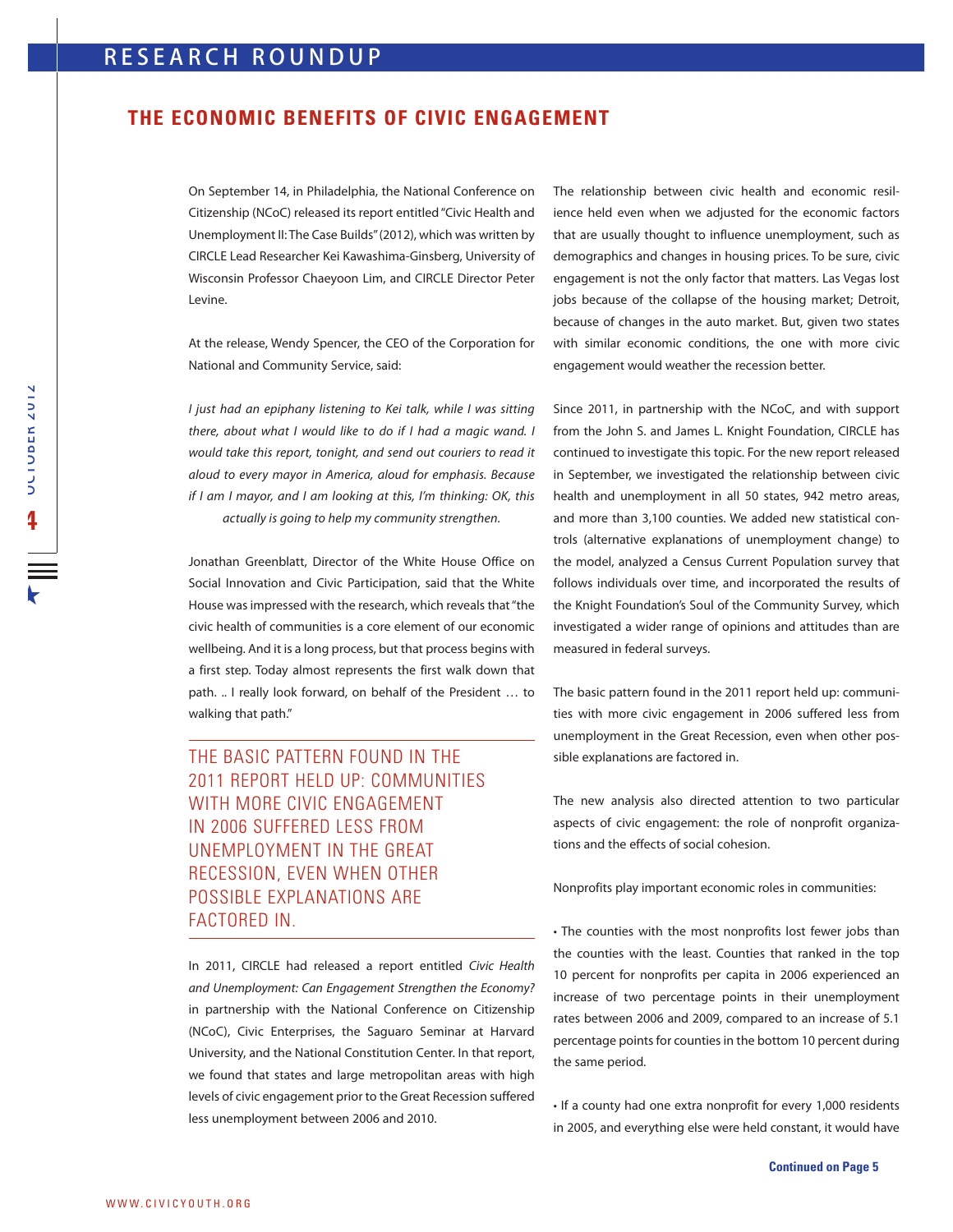## **Continued from Page 4**

half a percentage point less unemployment by 2009.

• An employed individual in 2008 was twice as likely to become unemployed if he or she lived in a community with few nonprofit organizations (the bottom five percent in nonprofit density) rather than one with in the top five percent for nonprofit density, even if the two communities were otherwise similar.

A closer look revealed that not all nonprofits mattered equally. The ones that provided concrete opportunities to local members or clients had the biggest impact on employment rates. For example, fraternal organizations and unions that convene their members for local meetings, sports organizations that hold athletics events, and service-providers that directly assist local people all seemed to help, whereas "mailing-list" organizations whose members just contribute checks did not seem to matter for unemployment.

The second aspect of civic engagement that affects employment is "social cohesion." We analyzed several surveys for this project, each with somewhat different measures. Thus the precise components of social cohesion varied, but the general definition was the degree to which residents socialize, communicate, and collaborate with one another. Some examples of the impact of social cohesion:

• At the state level, stronger social cohesion within a community strongly predicted a smaller increase in the unemployment rate from 2006-2010.

• In 2006, the states with the highest social cohesion and those with the lowest had virtually identical unemployment rates of around 4.5 percent. But by 2010, their unemployment rates were significantly different: states with high social cohesion had an unemployment rate of 8 percent and states with low social cohesion had an unemployment rate of 10 percent.

Social cohesion and nonprofit density each independently mattered for unemployment. Changing either the number of nonprofits that serve and work with citizens, or the degree to which people interact, would benefit a community's economic resilience.



## **Unemployment Rate 2006-2010 for Most and Least Connected States**

 $\overline{1}$ **5**

The statistical models used in this analysis cannot completely explain why these patterns exist, but the Knight Foundation's Soul of the Community provides suggestive evidence. It measures subjective factors, such as people's feelings about their own communities. By combining Knight survey data with federal data, we find that nonprofit density and social cohesion both predict people's pride in, and attachment to, the places they live. In turn, pride and attachment strongly predict positive perceptions of the local economy. Given the links we found between nonprofit density and social cohesion (on one hand) and employment (on the other), we hypothesize that when residents are proud of their communities, they are more likely to promote local businesses and local initiatives. As a result, local business owners prosper and entrepreneurial activities flourish.

For example, businesses and investors have three choices during a recession: (1) keep their own capital and productive assets (such as factories) on the sidelines until economic conditions improve; (2) invest anywhere in the world where the returns seem most promising; or (3) invest in job-creating enterprises near where they live. They may be most likely to choose the last option if they are optimistic about local opportunities, if they are connected to and trust local people, and if they care about where they live. They may assess local opportunities more optimistically, or simply decide to invest locally even if they anticipate somewhat lower returns.

**Continued on Page 12**